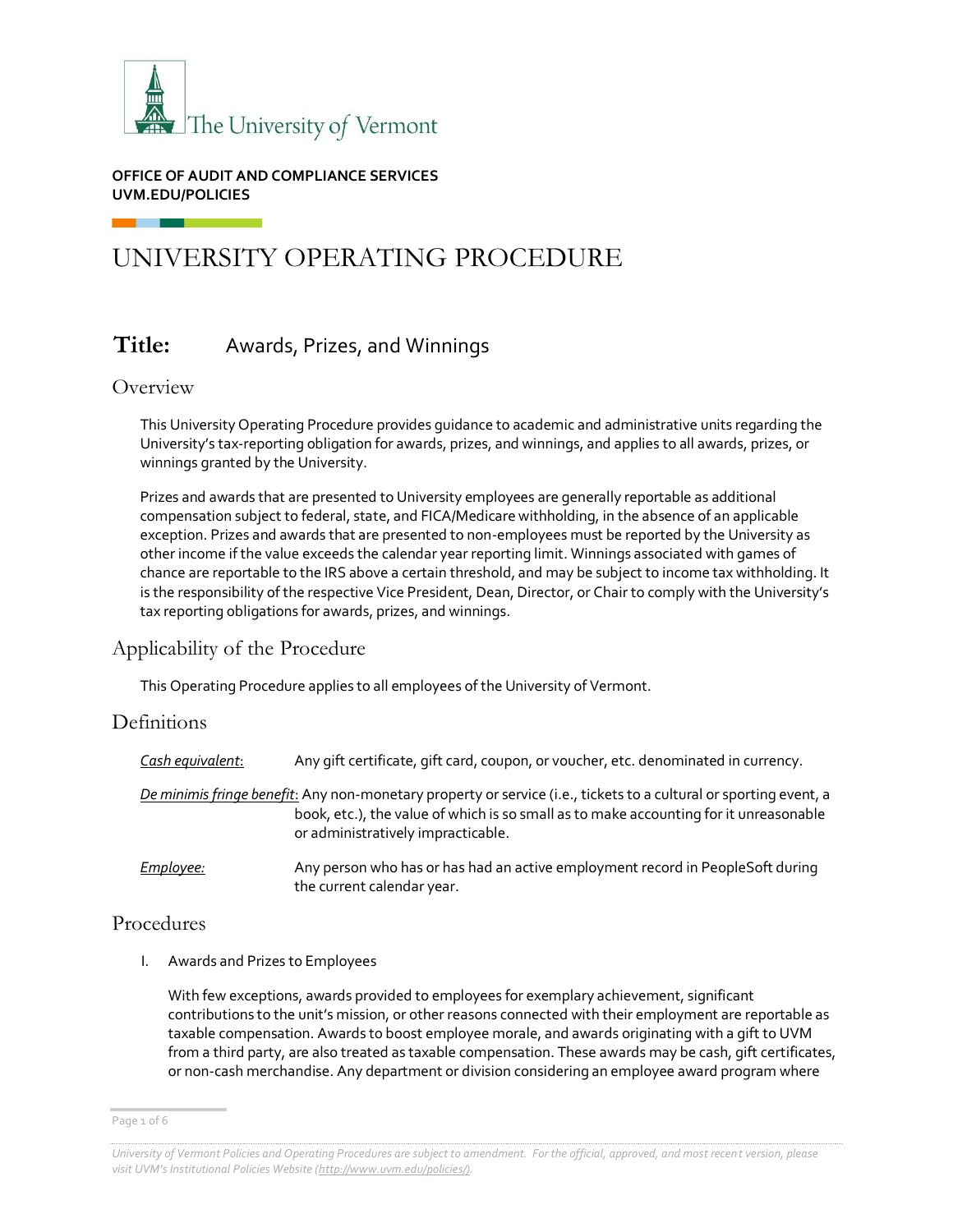the value of the award(s) exceeds \$50.00 should consult with thei[r Labor and Employee Relations](https://www.uvm.edu/hrs/labor-employee-relations) professional in advance to obtain guidance on the proper administration of such a program.

A. Cash Awards and Prizes issued through Payroll

Cash awards or prizes may be made to University faculty and staff under limited circumstances. Cash awards are paid through payroll, reported as employee compensation on the employee's Form W-2, and are subject to federal and state income tax withholding and FICA and Medicare taxes. To ensure that proper tax withholding and reporting requirements are met, departments or units making cash awards should submit an Additional Pay Form to Human Resource Services, specifying account code '57712' (prizes and awards), and earnings code '515' (employee awards). If the cash award is intended to result in a specific net amount, the award may be "grossed up" to account for tax withholding. Please contact Payroll Services (802) 656-6600 for guidance in determining the gross award amount.

B. Gift Cards and Other Cash Equivalents

A gift card denominated in currency is a cash equivalent fringe benefit, and therefore must be included in the employee's gross income. Awards and prizes of gift cards denominated in currency are a form of employee compensation, subject to tax withholding from the employee's normal net payroll check or direct deposit. (Please note that "grossing up" to cover the individual's additional tax withholding is only an option for Cash Awards, addressed in Section I.A.) All awards or prizes must be recorded in the UVM payroll system, regardless of method of purchase, or whether the gift certificate was donated to the University.

The University unit presenting the award, or responsible for the prize drawing, must email the following information to  $Payroll$  Services within five  $(5)$  days of issuance:

- Employee name
- **Employee identification number (PeopleSoft "emplid")**<br>**E** Purnose of or reason for, award
- Purpose of, or reason for, award
- **•** Description and value of the award
- **Date of issuance**
- **The issuing department's contact name and phone number**
- Combo Code charged (if applicable)

Please note that awards or prizes given at calendar year-end require special attention to ensure the adherence of early final year-end payroll deadlines.

C. Non-Cash Awards and Prizes

With few exceptions, awards provided to employees in the form of non-cash merchandise or services for meritorious performance, productivity, or other reasons connected with their employment are reportable as taxable compensation, subject to income tax withholding from the employee's normal net payroll check or direct deposit. (Please note that "grossing up" to cover the individual's additional tax withholding is only an option for Cash Awards addressed in Section I.A.) Unless the award qualifies for one of the exceptions described in the following paragraph, the award or prize must be recorded in the UVM payroll system, regardless of method of purchase or whether the award was donated to the University. If the award does not qualify for one of the exceptions described in section I.D., the University unit responsible for the award or the prize drawing must send the following information t[o Payroll Services](mailto:payroll@uvm.edu) within five  $(5)$  days of issuance:

- Employee's name
- Employee identification number (PeopleSoft "emplid")
- **Purpose of, or reason for, award**

Page 2 of 6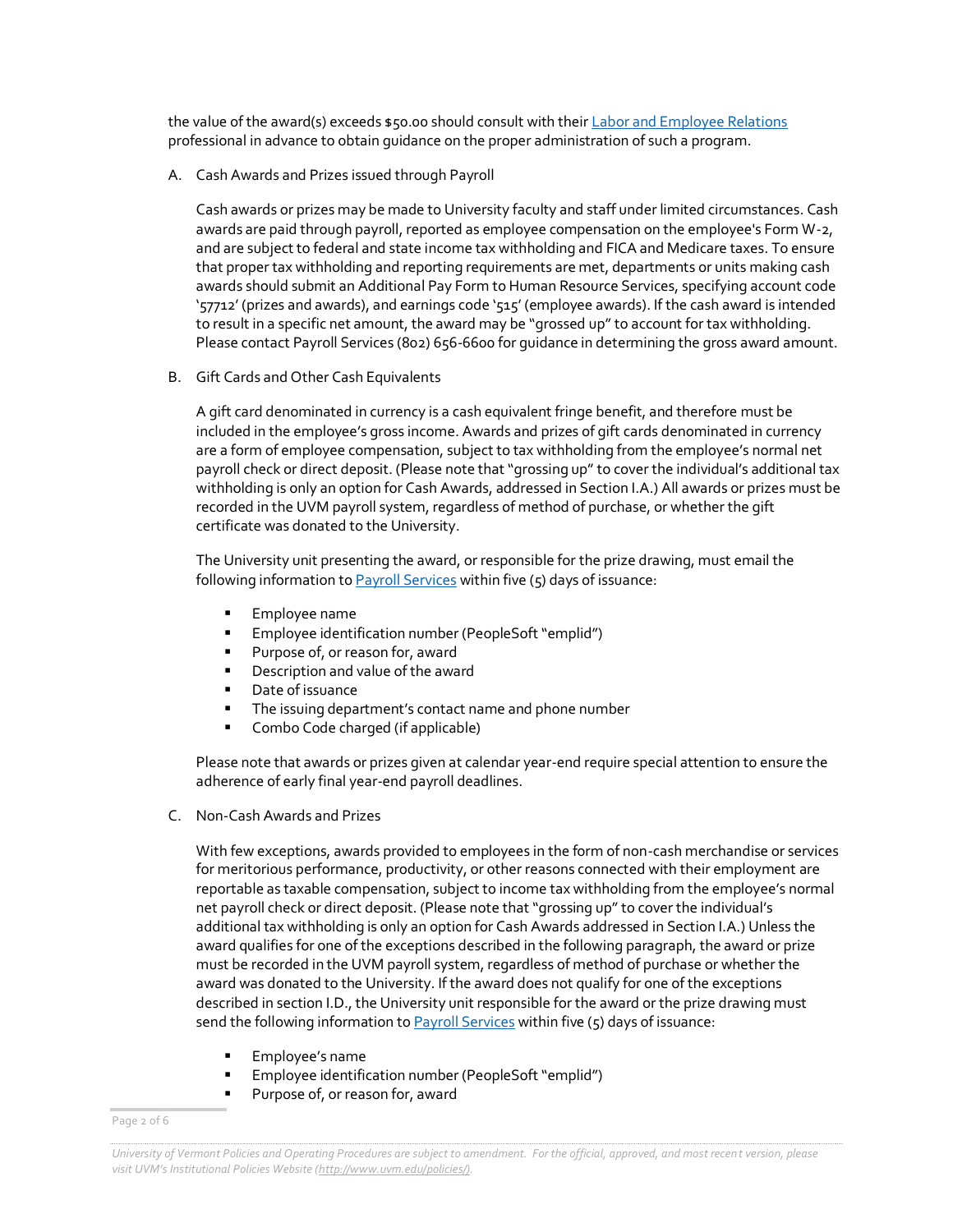- **•** Description and value of the award
- Date of issuance
- The issuing department's contact name and phone number
- Chartstring charged (if applicable)

Please note that awards or prizes given at calendar year-end require special attention to ensure the adherence of early final year-end payroll deadlines.

- D. Exceptions
	- 1. A **non-cash** "de minimis" fringe benefit may be provided tax-free to an employee. The frequency with which similar fringe benefits are provided to employees must be occasional, or infrequent. The University will use a threshold of \$100.00 for determining whether a non-cash item may be excluded from an employee's income under the "de minimis" fringe benefit exception. Uniforms are generally taxable and this exceptions does not apply to clothing provided that is required to be worn as part of a uniform.
	- 2. Certain achievement awards of tangible property (not cash, gift cards, or other cash equivalents) may be given tax-free to an employee if they are awarded at a University sanctioned event for which there is a meaningful presentation that emphasizes the purpose of the award. The IRS limits the value of the achievement awards to \$400.00 per year per employee for tax purposes. These awards and additional criteria are as follows:
		- a. A "length of service" award is not reportable as taxable compensation if it is granted to an employee not more frequently than every five (5) years. A retirement gift generally qualifies as nontaxable if all above criteria are met. See the Business Meals and Amenity Policy for the allowability of retirement gifts.
		- b. A "safety award" is not reportable as taxable compensation if both the following conditions are met:
			- i. It is provided to no more than 10% of eligible employees
			- ii. Managers, administrators, clerical, and professional staff are ineligible for the award.
- II. Awards and Prizes to Non-employees

Awards and prizes may be given in recognition of volunteers' contributions as well as for other valid business reasons. Awards and prizes that are paid to non-employees are considered taxable income to the recipient, regardless of value. There is no "de minimis" fringe benefit exception for awards to nonemployees. However, the University does not have a reporting obligation via IRS Form 1099-Misc unless the value exceeds \$600.00 in one calendar year. (Note: Please refer to policy on *Payments to Students* if recipient is a student and *Payments to Foreign Nationals* if nonresident alien.)

A. Awards and Prizes Issued via University Check

For a payment request for an award or prize to a non-employee, specify account code '65302' on the Check Request Form, or Multiple Check Request Form, as applicable, along with a Payment Acknowledgement Form and other supporting documentation about the prize or award. Submit to Disbursement Center for processing. If the payment(s) to a U.S. person equal or exceed \$600.00 in a calendar year, an IRS Form 1099-Misc will be issued by the University identifying the payment as 'Other Income.'

Page 3 of 6

*University of Vermont Policies and Operating Procedures are subject to amendment. For the official, approved, and most recent version, please visit UVM's Institutional Policies Website ([http://www.uvm.edu/policies/\).](http://www.uvm.edu/policies/))*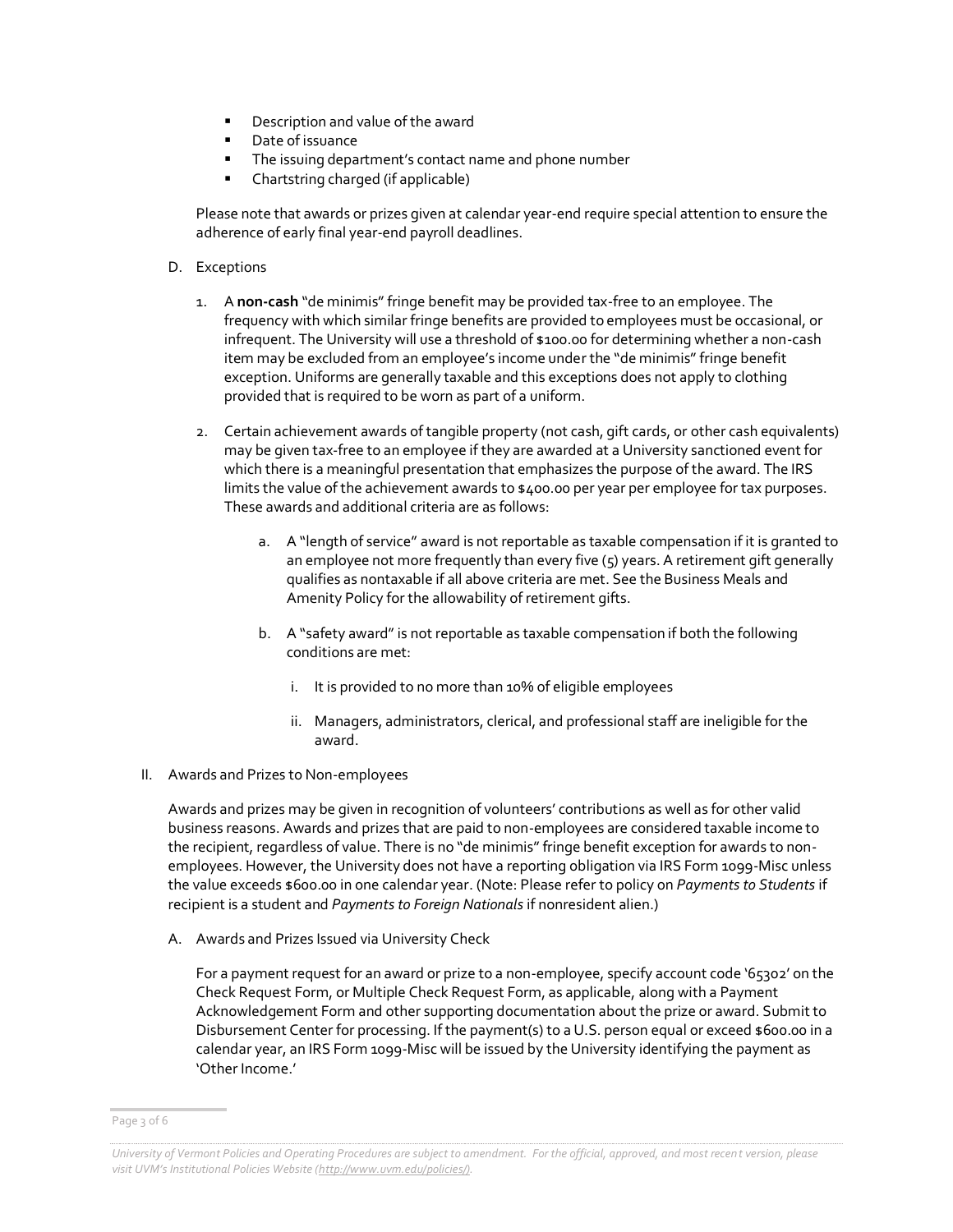Awards in the nature of a scholarship should be processed through the Student Information System for University of Vermont students, rather than through the accounts payable system, in order to be captured for financial aid package considerations, as well as IRS Form 1098-T, Tuition Statement, reporting. For tax purposes, a scholarship or fellowship may be defined as any amount paid to an individual "for the purpose of aiding a student's study, training, or research." Refer to the *Payments to Students Policy* for guidance.

Student prizes that may be processed via Disbursement Center are those NOT in the nature of a scholarship, and not considered payment for services rendered. Student prizes processed via Disbursement Center are those awarded to students who have submitted entries to a judged competition which was open to both students and non-students. Complete a Check Request Form and attach the Student Prize Certification Form and other supporting documentation about the prize. Refer to the *Payments to Students Policy* for payment guidelines and further details on the definition of student prizes.

B. Other Awards and Prizes

Awards or prizes must be recorded in the University's Form 1099-Miscellaneous database. University units responsible for the award or prize drawing to a non-employee must send a Payment Acknowledgement Form to Disbursement Center, 23 Mansfield Avenue, Burlington, VT 05401 within five (5) days of issuance of the prize/award. This is true regardless of the payment mechanism. The Payment Acknowledgement Form collects the following information:

- Recipient's name,
- Recipient's address,
- Social security number
- Purpose of, or reason for, award
- A description and value of the award
- The department's contact name and phone number
- Chartstring charged (if applicable)

If the payment(s) equal or exceed \$600.00 in a calendar year, IRS Form 1099-Misc, will be issued by the University identifying the payment as 'Other Income.'

III. Raffles and other Winnings from Games of Chance (Gambling)

The University is required to report to the IRS via Form W-2G (Certain Gambling Winnings) winnings of \$600.00 or more paid to an individual during a calendar year if the net winnings (winnings less wager) are at least 300 times the wager (i.e., the cost of a single raffle ticket).

Income tax withholding is required if the fair market value of the prize exceeds \$5,000.00, or if the winner is a Nonresident Alien. Please contact Tax Administration if you have either of these situations.

A. Gambling Winnings issued via University check

To initiate a payment request to a gambling prize winner, the responsible department must specify account code '65302' on the Check Request Form. Attach detailed information pertaining to the game of chance (description and date of event, wager amount, department contact). Include certification by the winner of the individual's taxpayer identification number via Form W-9 or Form W-8BEN, as applicable.

Page 4 of 6

*University of Vermont Policies and Operating Procedures are subject to amendment. For the official, approved, and most recent version, please visit UVM's Institutional Policies Website ([http://www.uvm.edu/policies/\).](http://www.uvm.edu/policies/))*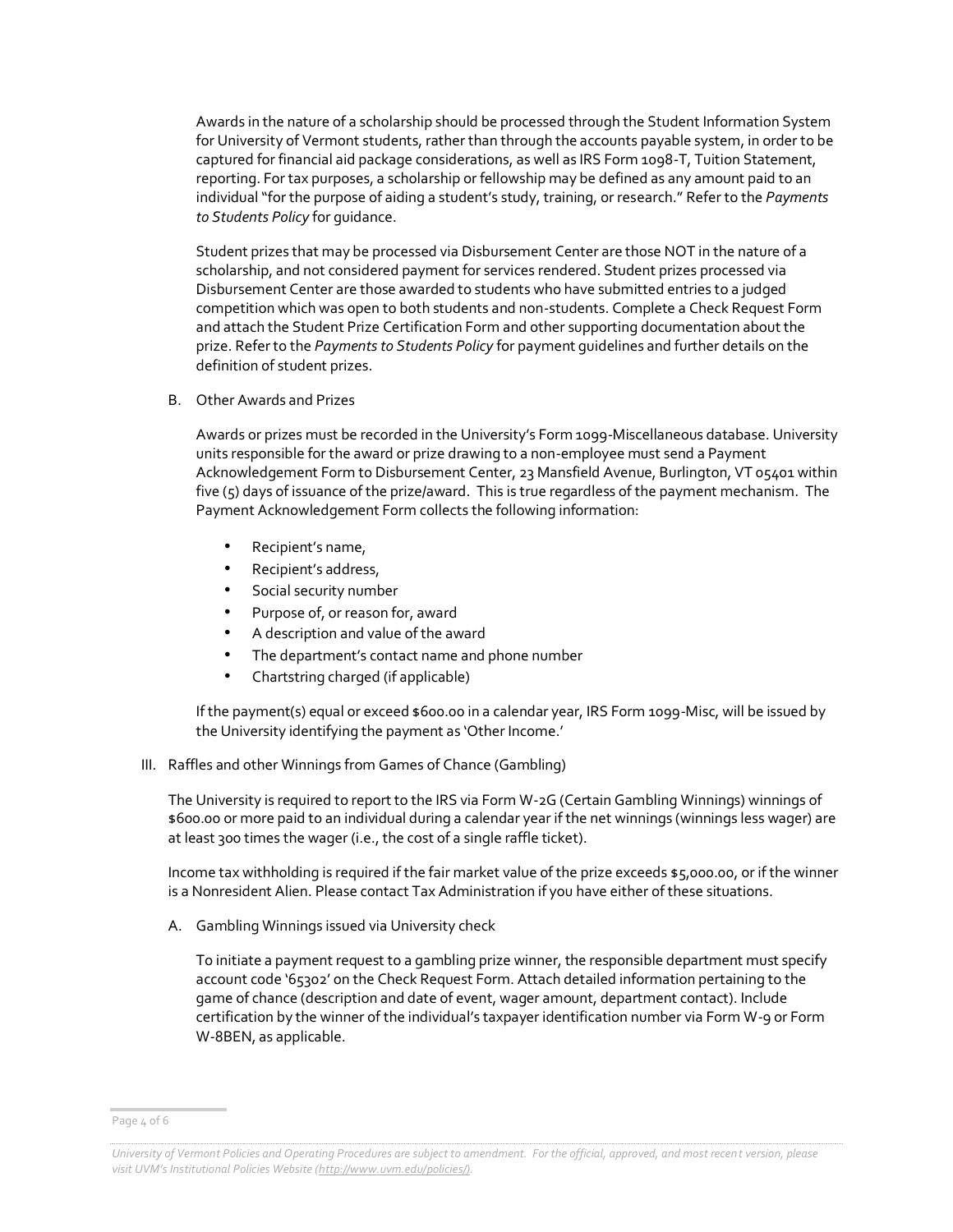B. Other Gambling Winnings Issued

The responsible department must send the following information pertaining to the game of chance to Tax Administration, 237 Waterman, within five (5) business days after the event:

- Description and date of event,
- Wager amount,
- Department contact,
- Responsible chartstring,
- Winner(s) name, address, and social security number, and
- Description and fair market value of winnings.

#### See *[Summary of the Awards, Prizes and Winnings Reporting Requirements.](http://www.uvm.edu/sites/default/files/media/awardsummary.pdf)*

### **Contacts**

**Questions concerning the daily operational interpretation of this UOP should be directed to the following:** Title(s)/Department(s): Contact Information: Payroll & Tax Services 237 Waterman Building (802) 656-6600

## Forms/Flowcharts/Diagrams

- Awards, Prizes and Winnings Reporting Requirements Quick Reference Guide [forthcoming]
- [Check Request](https://www.uvm.edu/sites/default/files/Division-of-Finance/Forms/checkrequestsingle.xlsx)
- **[Electronic Additional Pay Form](https://www.uvm.edu/sites/default/files/Division-of-Finance/Forms/additional_pay.xlsx)**
- [IRS Form W-9 Request for Taxpayer Identification Number and Certification \(For U.S. persons\)](http://www.irs.gov/pub/irs-pdf/fw9.pdf)
- [IRS Form W-8BEN, Certificate of Foreign Status of Beneficial Owner for United States Tax Withholding](http://www.irs.gov/file_source/pub/irs-pdf/fw8ben.pdf)  [\(For Nonresident Aliens\)](http://www.irs.gov/file_source/pub/irs-pdf/fw8ben.pdf)
- [Prize Certification Form](https://www.uvm.edu/sites/default/files/Division-of-Finance/Forms/prize_cert.pdf)

## Related Documents/Policies

- **[Bonus Program for Non-Represented Classified Staff](https://www.uvm.edu/hrs/non-represented-staff-compensation)**
- **[Business Meal Hospitality and Amenity Policy](https://www.uvm.edu/sites/default/files/UVM-Policies/policies/businessmeals.pdf)**
- [Payments to Foreign Nationals and Entities](https://www.uvm.edu/sites/default/files/UVM-Policies/policies/nonresidentaliens.pdf)
- [Payments to Students Policy](https://www.uvm.edu/sites/default/files/UVM-Policies/policies/payments2stu.pdf)
- [Request for Payment of a Scholarship to a Student](http://www.uvm.edu/~stdfinsv/paymentstostudents/)

## Training/Education

Training will be provided on an as-needed basis as determined by the Approval Authority or the Responsible Official.

Page 5 of 6

*University of Vermont Policies and Operating Procedures are subject to amendment. For the official, approved, and most recent version, please visit UVM's Institutional Policies Website ([http://www.uvm.edu/policies/\).](http://www.uvm.edu/policies/))*